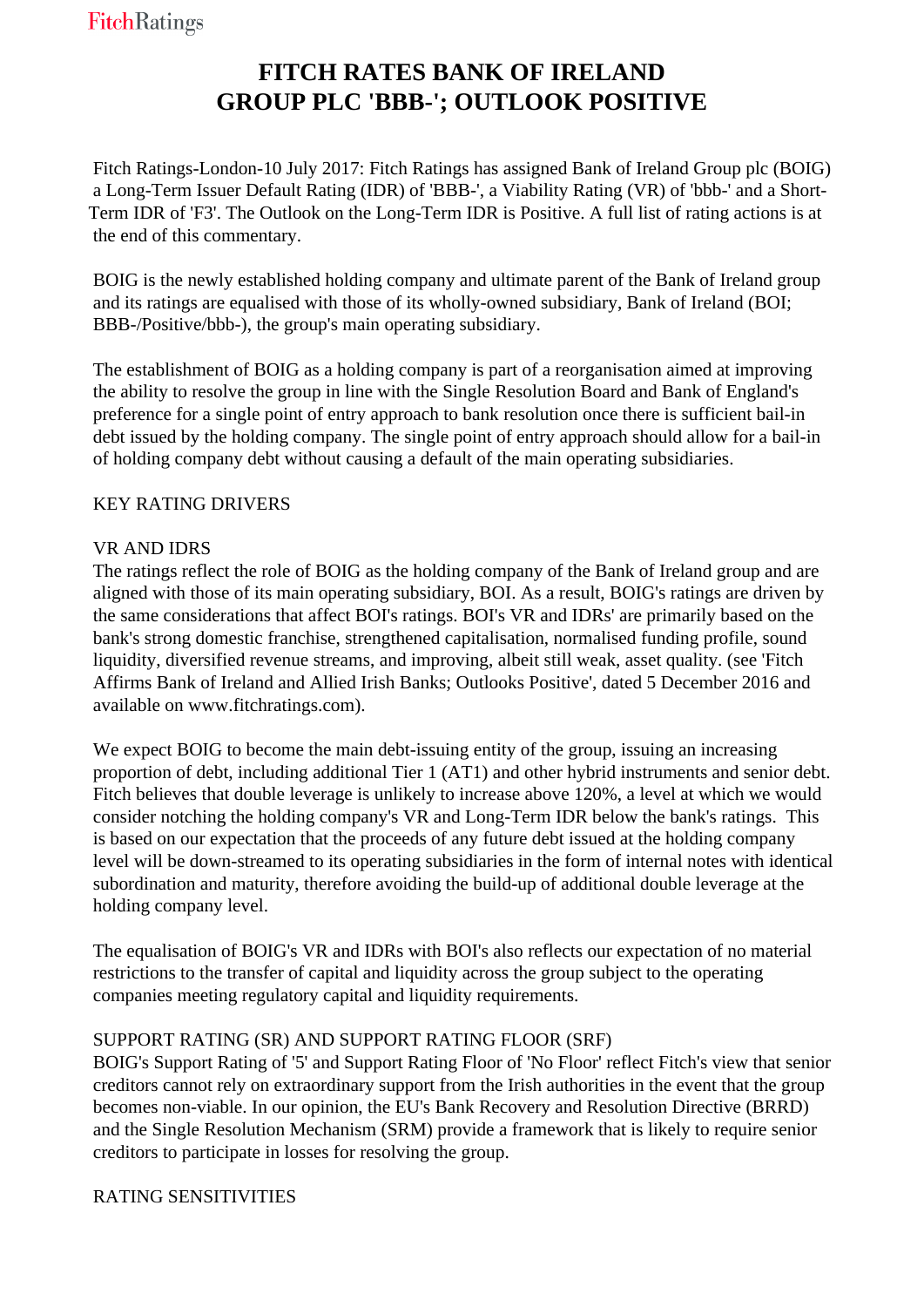#### VR AND IDRS

 As BOIG's VR and IDRs are equalised with BOI's, they are sensitive to the same factors as BOI's. The Positive Outlook mirrors that on BOI's Long-Term IDR and reflects the potential for upgrading BOI's VRs and IDRs, should the bank continue to further improve its asset quality and strengthen its capitalisation, while continuing to generate satisfactory profits and maintain its sound funding and liquidity.

 BOIG's VR and IDRs could be notched down from BOI's ratings if double leverage at the holding company increases above 120% or if changing regulatory requirements materially restrict the ability to transfer capital across the group.

#### SUPPORT RATING AND SUPPORT RATING FLOOR

 An upgrade to the SR and upward revision to the SRF would be contingent on a positive change in the sovereign's propensity to support its banks. While not impossible, this is highly unlikely in Fitch's view.

The rating actions are as follows:

 Bank of Ireland Group plc Long-term IDR assigned at 'BBB-'; Outlook Positive Short-Term IDR assigned at 'F3' Viability Rating assigned at 'bbb-' Support Rating assigned at '5' Support Rating Floor assigned at 'No Floor'

Contact:

 Primary Analyst Joanna Drobnik, CFA **Director**  +44 20 3530 1318 Fitch Ratings Limited 30 North Colonnade London E14 5GN

 Secondary Analyst Marc Ellsmore Associate Director +44 20 3530 1438

 Committee Chairperson Janine Dow Senior Director +44 20 3530 1464

 Media Relations: Peter Fitzpatrick, London, Tel: +44 20 3530 1103, Email: peter.fitzpatrick@fitchratings.com.

Additional information is available on www.fitchratings.com

 Applicable Criteria Global Bank Rating Criteria (pub. 25 Nov 2016) https://www.fitchratings.com/site/re/891051